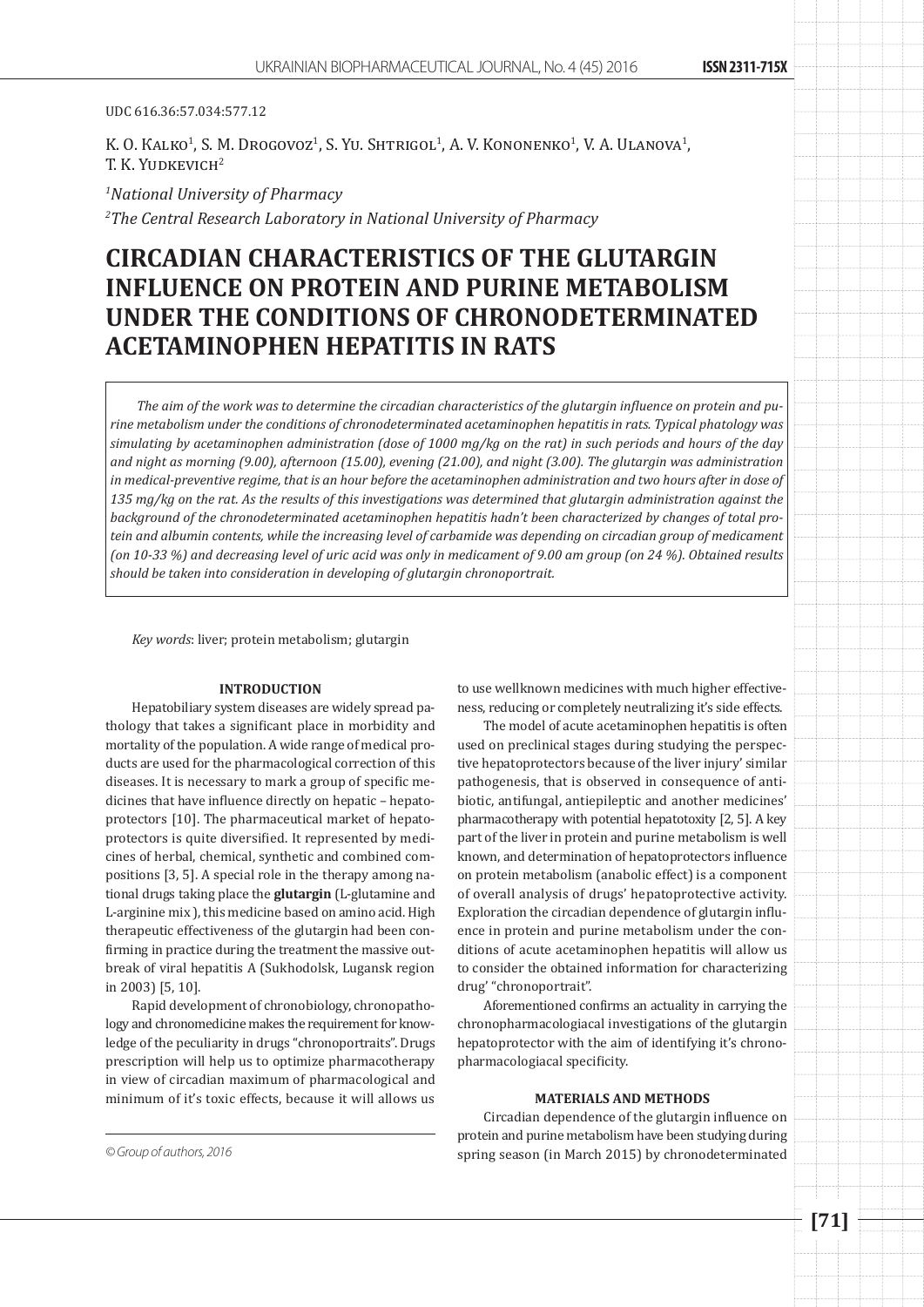| Indices                                                            | Group of animals | 03.00              | 09.00                  | 15.00              | 21.00                  |
|--------------------------------------------------------------------|------------------|--------------------|------------------------|--------------------|------------------------|
| Total protein, gr/l                                                | IC.              | $80.22 \pm 4.05$   | $75.06 \pm 2.05$       | $71.06 \pm 4.16$   | $73.60 \pm 2.44$       |
|                                                                    | CP               | $69.97 \pm 1.41$ * | $71.06 \pm 2.56$       | $74.68 \pm 2.82$   | $72.65 \pm 3.86$       |
|                                                                    | $CP + glutargin$ | $75.51 \pm 4.04$   | $74.87 \pm 1.55$       | $77.48 \pm 1.47$   | $77.10 \pm 2.89$       |
| Index' amendment when the glutargin was<br>taken with regard to CP |                  |                    |                        |                    |                        |
| Albumin, gr/l                                                      | IC.              | $41.85 \pm 1.52$   | $37.31 \pm 1.18$       | $42.26 \pm 0.90^*$ | $45.17 \pm 3.48^{\#}$  |
|                                                                    | CP               | $41.23 \pm 0.90$   | $40.88 \pm 1.13$       | $38.88 \pm 2.25$   | $40.79 \pm 1.55$       |
|                                                                    | $CP + glutargin$ | $39.03 \pm 0.33$   | $39.63 \pm 1.26$       | $42.73 \pm 2.22$   | $43.77 \pm 3.31$       |
| Index' amendment when the glutargin was<br>taken with regard to CP |                  |                    |                        |                    |                        |
| Carbamide, mmol/l                                                  | IC.              | $13.61 \pm 1.53$   | $12.10 \pm 1.03$       | $11.51 \pm 1.12$   | $12.43 \pm 1.11$       |
|                                                                    | CP               | $9.75 \pm 0.21*$   | $11.43 \pm 0.73$       | $9.69 \pm 0.24$    | $9.29 \pm 0.29*$       |
|                                                                    | $CP + glutargin$ | $11.10 \pm 0.71$   | $12.60 \pm 1.10$       | $11.92 \pm 0.62**$ | $12.36 \pm 0.48**$     |
| Index' amendment when the glutargin was<br>taken with regard to CP |                  | 14%                | $10\%$                 | $123\%$            | $133\%$                |
| Urea acid, mkmol/l                                                 | IC.              | $13.16 \pm 1.01$   | $14.24 \pm 1.37$       | $12.44 \pm 0.83$   | $13.07 \pm 0.73$       |
|                                                                    | CP               | $15.14 \pm 1.62$   | $24.07 \pm 0.90^{1/8}$ | $11.00 \pm 1.90$   | $21.73 \pm 2.16^{*/8}$ |
|                                                                    | $CP + glutargin$ | $14.06 \pm 0.42$   | $18.30 \pm 1.94**$     | $12.80 \pm 1.43$   | $19.11 \pm 0.99$       |
| Index' amendment when the glutargin was<br>taken with regard to CP |                  |                    | $\sqrt{24}$ %          |                    |                        |

**The glutargin influence on circadian rhythms of protein and purine metabolism (n = 96)**

Note: n – the number of animals in experience; \* – index deviation authentically and significantly differ from index of intact animals (p < 0.05); \*\* − index deviation authentically and significantly differ from index of animals group with hepatitis (р < 0.05); # − index deviation authentically and significantly differ from minimal index in group of intact animals (p < 0.05); & − index deviation authentically and significantly differ from minimal index in group of animals with hepatitis (р < 0.05).

acetaminophen liver injury' model. Had been investigated 96 rats (females) by 8 animals from each circadian group of intact control, the model pathology and the glutargin administrated rats. Modelling of acute acetaminophen hepatitis had been reproduced by single acetaminophen administration (1000 mg/kg) on following periods and hours of the day: morning (9.00), afternoon (15.00), evening (21.00) and night (3.00).The glutargin had been administration to rats in medical-preventive regime (an hour before acetaminophen administration and two hours after) in dose of 135 mg/kg [7]. Decapitation of animals with blood sampling for getting blood serum had been realized after acetaminophen administration through 24 hours. Contents of total protein, albumin, carbamide and uric acid had been identifying in blood serum with the help of stan dart test-sets that were manufactured by "Filisit-diagnostic" and "SpaynLab" [4].

Experiences had been realizing under IR – lamp with the purpose of leveling the influence of optical factor on melatonin synthesis in the evening and night [9]. Obtained results had been processing with the help of Cosinor-Analisis 2.4 for Excel 2000/XP program, statistical programs package "Statistica 8,0" and nonparametric Mann-Whitney U-test. By comparing statistical indices was accepted the significance level  $p < 0.05$  [6].

With the help of Cosinor-Analisis 2.4 for Excel 2000/XP program had been calculating the mezor (an average value of studied index during the day) and amplitude (maximal aberration both sides from mezor). During the chronograms analysis had been determined an acrophaze (an hour of the day when it marked the maximal value of studied index) and the batiphaze (an hour of the day when it marked the minimal value of studied index) [11].

#### **RESULTS AND DISCUSSION**

The glutargin injections against the background of the chronodeterminated acute acetaminophen hepatitis hadn't been characterized by distinctive changes of total protein contents. It is proved by mesor – rhythm value of this index in groups of the glutargin  $(76.24 \pm 1.10 \text{ gr/l})$ that was on the one level in intact rats  $(74.98 \pm 2.07 \text{ gr/l})$ and in animals with control pathology  $(72.09 \pm 1.82 \text{ gr/l})$ . While index's rhythm amplitude was less in 1.4 times in glutargin groups of animals with hepatitis and was less in 1.7 times by comparison with intact rats (Tab. 2). When glutargin was taking an acrophaze of the total protein contents was inphased in animals with hepatitis (but not in intact animals) and was observed on 15.00 pm while the batiphaze was observed on 9.00 am (synphasicity with another research groups hadn't been registered) (Tab. 1).

An albumin contents (the total protein fraction) almost hadn't been changed in comparison from the rats with hepatitis when the glutargin was taken (Tab. 1), it is confirming by mezor of this index:  $41.29 \pm 1.22$  gr/l in the glutargin group and  $40.44 \pm 0.25$  gr/l in animals with hepatitis. Rhythm amplitude growth of an albumin contents had been observed in animals who were medicated by glutargin in 2.4 times comparatively to rats from control pathology (Tab. 1). An acrophaze of this index in glutargin group is inphased those in intact rats and is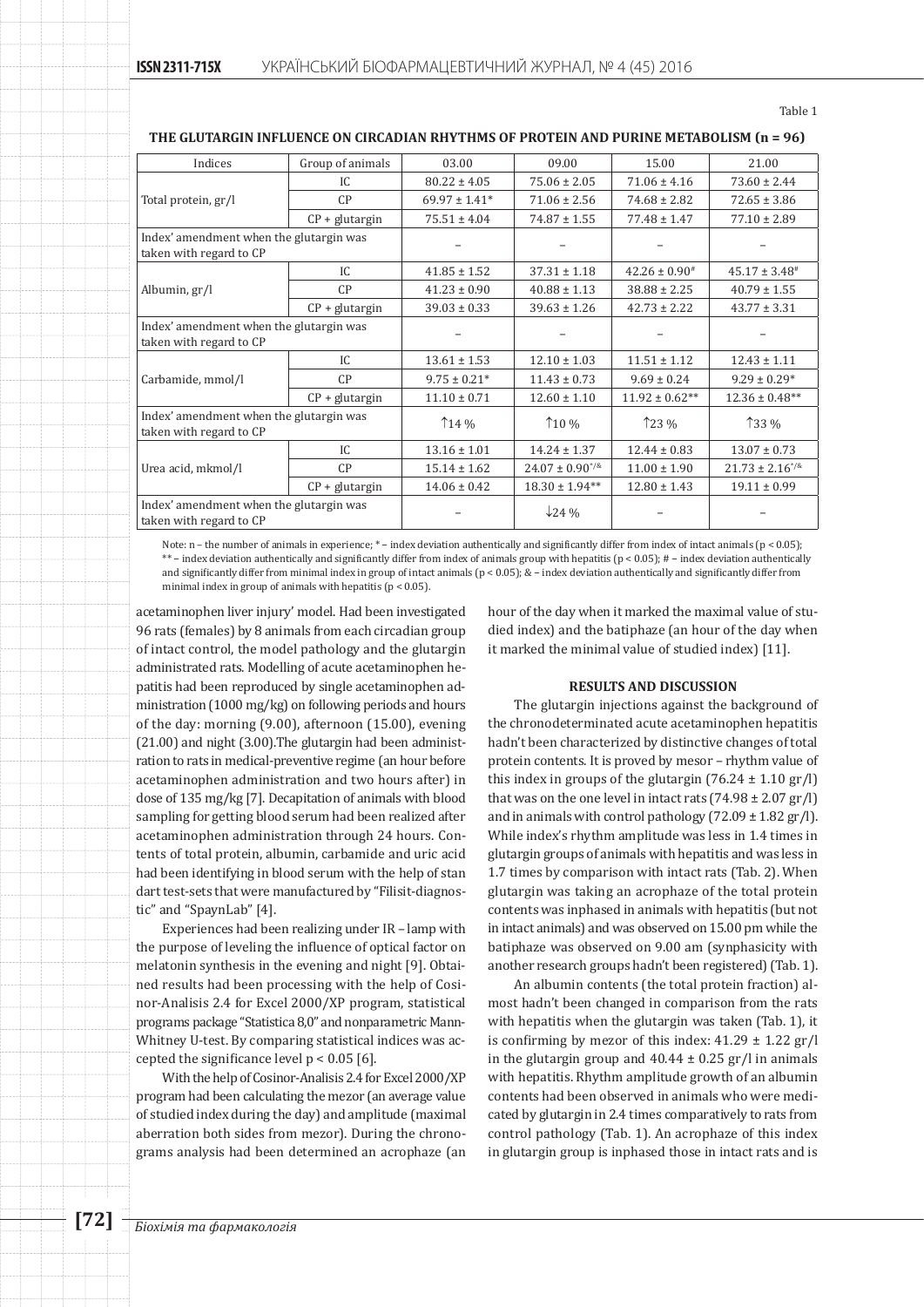Table 2

# **The glutargin influence on circadian indices of protein and purine metabolism by Cosinor-Аnalisis 2.4 for Excel 2000/XP programme**

| Chronoindex | Group of animals | Total protein, gr/l | Albumin, gr/l    | Carbami de,<br>mmol/l | Urea acid, mkmol/l |
|-------------|------------------|---------------------|------------------|-----------------------|--------------------|
| Mesor       | IC               | $74.98 \pm 2.07$    | $41.65 \pm 1.22$ | $12.41 \pm 0.55$      | $13.23 \pm 0.62$   |
|             | C <sub>P</sub>   | $72.09 \pm 1.82$    | $40.44 \pm 0.25$ | $10.04 \pm 0.25$      | $17.98 \pm 0.84*$  |
|             | $CP + glutargin$ | $76.24 \pm 1.10$    | $41.29 \pm 1.22$ | $11.99 \pm 0.45$      | $16.07 \pm 0.84$   |
| Amplitude   | IC.              | $4.64 \pm 1.48$     | $3.94 \pm 1.48$  | $1.06 \pm 0.34$       | $0.69 \pm 0.33$    |
|             | C <sub>P</sub>   | $2.48 \pm 1.14$     | $1.18 \pm 0.88$  | $1.07 \pm 0.30$       | $2.38 \pm 0.96$    |
|             | $CP +$ glutargin | $1.49 \pm 0.86$     | $2.77 \pm 1.49$  | $0.43 \pm 0.30$       | $0.75 \pm 0.54$    |

Note: \* − index deviation authentically and significantly differ from index of intact animals (р < 0.05).

observing on 21.00 pm while the batiphaze is observing on 3.00 am (synphasicity with another research groups hadn't been registered) (Tab. 1).

The glutargin had been stimulating the growth of carbamide contents on 10-33 % according to circadianity of the medicine group (Tab. 1). That's why rhythm mezor of this index in the glutargin groups had been rising from  $10.04 \pm 0.25$  (rats with hepatitis) to  $11.99 \pm 0.45$  mmol/l when drug was taken, in this case amplitude had been reducing in 2.5 times comparatively to animals with hepatitis (Tab. 2). An acrophaze of the carbamide contents in glutargin groups (9.00 am) is inphased to rats with pathology and was observed on 09.00 am, while the batiphaze was observed on 03.00 am (synphasicity with another research groups hadn't been registered) (Tab. 1).

It had been registered an authentic reduction (on 24 %) of urea acid contents in group of medicine on 9.00 am comparatively to animals with control pathology when the glutargin was taken, when it wasn't practically significant changes of this index' value in another circadian groups of medicine (Tab. 1). That's why the rhythm mezor of urea acid contents reduction was not expressive from 17.98 ± 0.84 (control animals) till 16.07 ± 0.84 mkmol/l when the glutargin was taken. The level of urea acid rhythm amplitude contents had been decreasing distinctively (in 3.2 times), regarding to animals with hepatitis, and practically obtained the value of rats from intact control, when the glutargin was taken (Tab. 2). An urea acid acrophaze and the betaphase are inphased to intact and control animals in the glutargin groups and had been registered on 09.00 am and 15.00 pm accordingly (Tab. 1).

Thus, medical-preventive regime of the glutargin administration in the backgroung of the chronodeterminated acetaminophen hepatitis had a tendency to leveling up the contents of total protein in groups of medicine on 03.00 am and 09.00 am, to increasing the level of carbamide on 10-33 % according to circadianity of the medicine group and to decreasing the level of urea acid in group of medicine on 09.00 am. In abovementioned conditions the glutargin taken hadn't stimulated the contents changes of an albumin in regard to intact animals and rats with hepatitis.

The glutargin ability to increase the contents of blood carbamide in pathological conditions first of all connected with the medicine's components: arginine and glutamic acid. In particular, arginine neutralizes ammonium and transforms it into non-toxic compound the carbamide, in this way it improves the tendency of detoxifying processes in liver, and glutamine neutralizes ammonium taking part in Krebs cyrcle [5]. The glutargin ability to increase the carbamide contents during the day is characterized by circadian dependence and is determined by circadian course of the metabolic processes in hepatocytes [11].

The most distinctive reduction of an urea acid contents under the glutargin influence had been observed in medicine group on 09.00 am and probably was determined by circadian aspect of an antioxidant and membrane-stabilizative characteristics of the glutargin [11]. This fact prevents the intracellular components going out into blood serum and saving activity of an urease enzyme (when medicine taking in the morning). This ferment takes part in urea acid metabolism till the final product an allantoin in hepatocytes [1]. All abovementioned results should be considered in the overall development of the glutargin chronoportrait.

## **CONCLUSIONS**

- 1. In conditions of the chronodeterminated acetaminophen hepatitis glutargin taking hadn't been characterized by changing the contents of total protein and albumin in all circadian groups of medicines.
- 2. The glutargin taking against the background of the chronodeterminated hepatitis had been characterized by increasing level of carbamide contents in all circadian groups of medicine with the most significant and authentic growth of this index in the evening and night (23-33 %).
- 3. Decreasing level of urea acid (on 24 %) when the glutargin was injected against the background of acetaminophen pathology had been observed only in the morning without changes of the index value during another periods of the day.